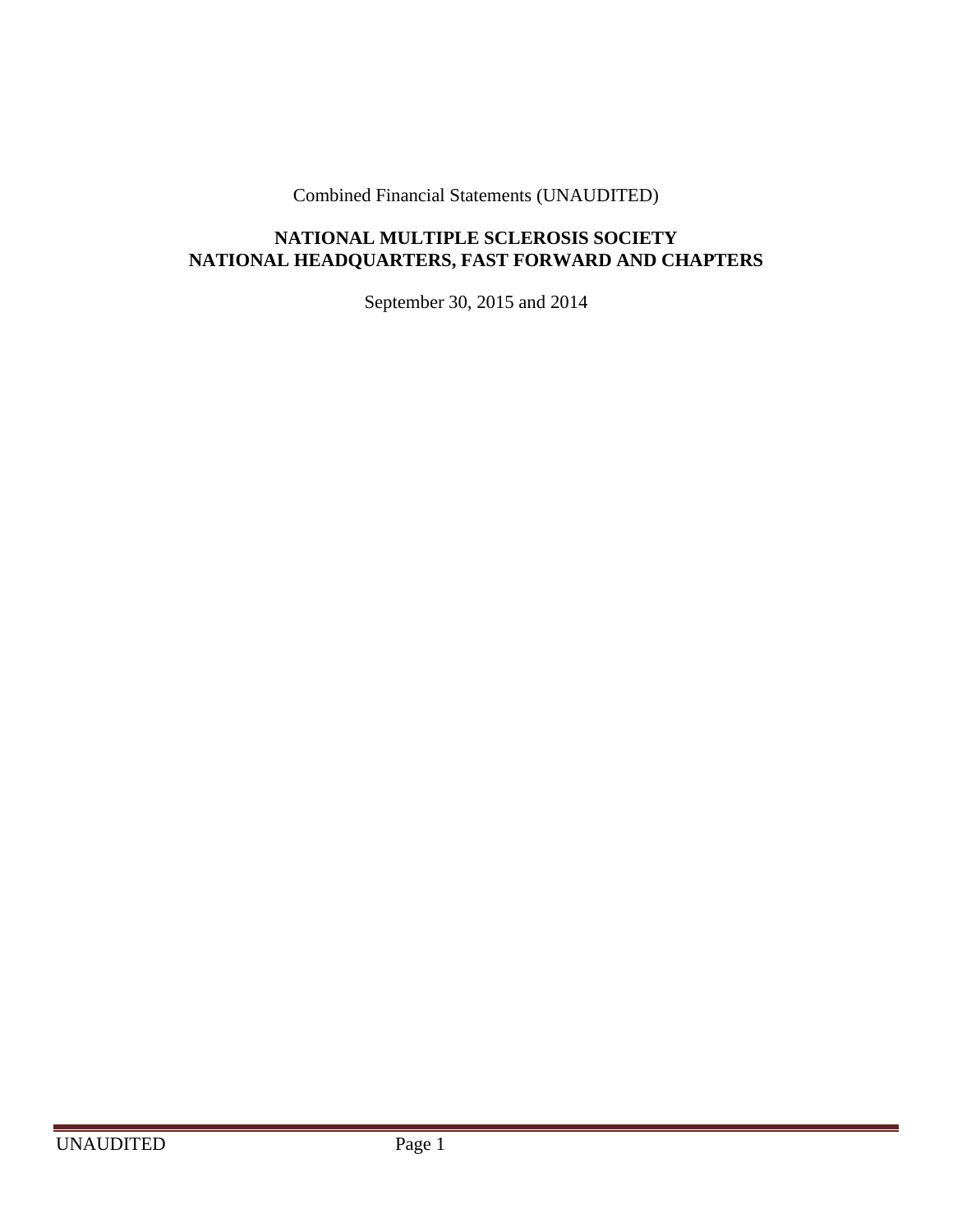# **TABLE OF CONTENTS**

|                                                                                         | Page(s) |
|-----------------------------------------------------------------------------------------|---------|
| <b>Combined Financial Statements:</b>                                                   |         |
| Combined Statement of Financial Position as of September 30, 2015, and 2014 (UNAUDITED) |         |
| Combined Statements of Activities September 30, 2015, and 2014 (UNAUDITED)              |         |
| Combined Statements of Functional Expenses September 30, 2015, and 2014 (UNAUDITED)     |         |
| Notes to Combined Financial Statements (UNAUDITED)                                      | $6-16$  |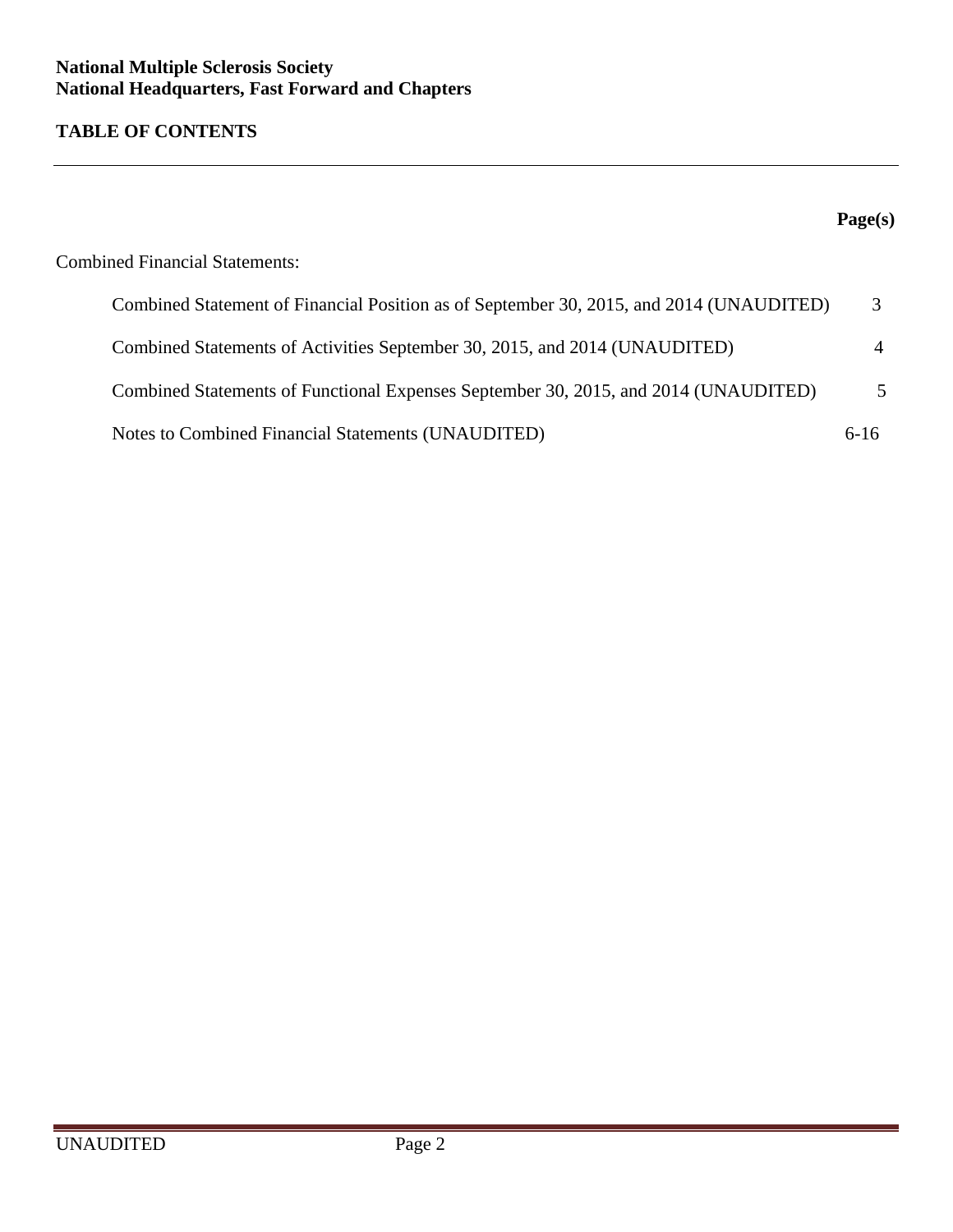## **National Multiple Sclerosis Society National Headquarters, Fast Forward, and Chapters Combined Statements of Financial Position (UNAUDITED) As of September 30, 2015 and 2014**

|                                                                                                                                  | 2015 |               | 2014                      |             |  |
|----------------------------------------------------------------------------------------------------------------------------------|------|---------------|---------------------------|-------------|--|
| <b>ASSETS</b>                                                                                                                    |      |               |                           |             |  |
| Cash and cash equivalents                                                                                                        | \$   | 60,647,779    | \$                        | 85,442,892  |  |
| Contributions receivable                                                                                                         |      | 14,079,879    |                           | 12,080,569  |  |
| Deferred Rent Receivable                                                                                                         |      | 115,591       |                           | 31,000      |  |
| Prepaid expenses and other assets, net of allowance of<br>approximately \$16,000 and \$11,000 for 2015 and 2014,<br>respectively |      | 4,860,142     |                           | 4,359,372   |  |
| <b>Other Assets</b>                                                                                                              |      | 1,937,610     |                           | 2,634,456   |  |
| Investments (Note #4)                                                                                                            |      | 74,351,814    |                           | 60,420,131  |  |
| Investments related to charitable gift annuities (Note#4)                                                                        |      | 3,255,962     |                           | 3,279,844   |  |
| Beneficial interests in trusts (Note#4)                                                                                          |      | 1,395,216     |                           | 1,376,178   |  |
| Property and equipment, at cost, net of accumulated<br>depreciation (Note #5)                                                    |      | 8,008,138     |                           | 7,394,215   |  |
| <b>Total assets</b>                                                                                                              | \$   | 168, 652, 131 | $\boldsymbol{\mathsf{S}}$ | 177,018,657 |  |
| <b>LIABILITIES AND NET ASSETS</b>                                                                                                |      |               |                           |             |  |
| <b>LIABILITIES</b>                                                                                                               |      |               |                           |             |  |
| Accounts payable and accrued expenses                                                                                            | \$   | 18,857,354    | \$                        | 20,263,904  |  |
| Grants payable                                                                                                                   |      | 50,372,928    |                           | 43,695,526  |  |
| Deferred revenue                                                                                                                 |      | 9,958,175     |                           | 10,040,350  |  |
| Deferred rent                                                                                                                    |      | 3,409,288     |                           | 3,504,165   |  |
| Due to Progressive MS Alliance                                                                                                   |      | 658,139       |                           | 1,378,128   |  |
| Liability to annuitants                                                                                                          |      | 1,916,382     |                           | 2,057,511   |  |
| <b>Total liabilities</b>                                                                                                         |      | 85,172,266    |                           | 80,939,584  |  |
| <b>NET ASSETS</b>                                                                                                                |      |               |                           |             |  |
| Unrestricted                                                                                                                     |      | 59, 352, 512  |                           | 73,556,985  |  |
| <b>Temporarily Restricted</b>                                                                                                    |      | 17,641,380    |                           | 15,459,454  |  |
| <b>Permanently Restricted</b>                                                                                                    |      | 6,485,973     |                           | 7,062,634   |  |
| Total net assets                                                                                                                 |      | 83,479,865    |                           | 96,079,073  |  |
| Total liabilities and net assets                                                                                                 | \$   | 168, 652, 131 | \$                        | 177,018,657 |  |

*The accompanying notes are an integral part of these combined financial statements.*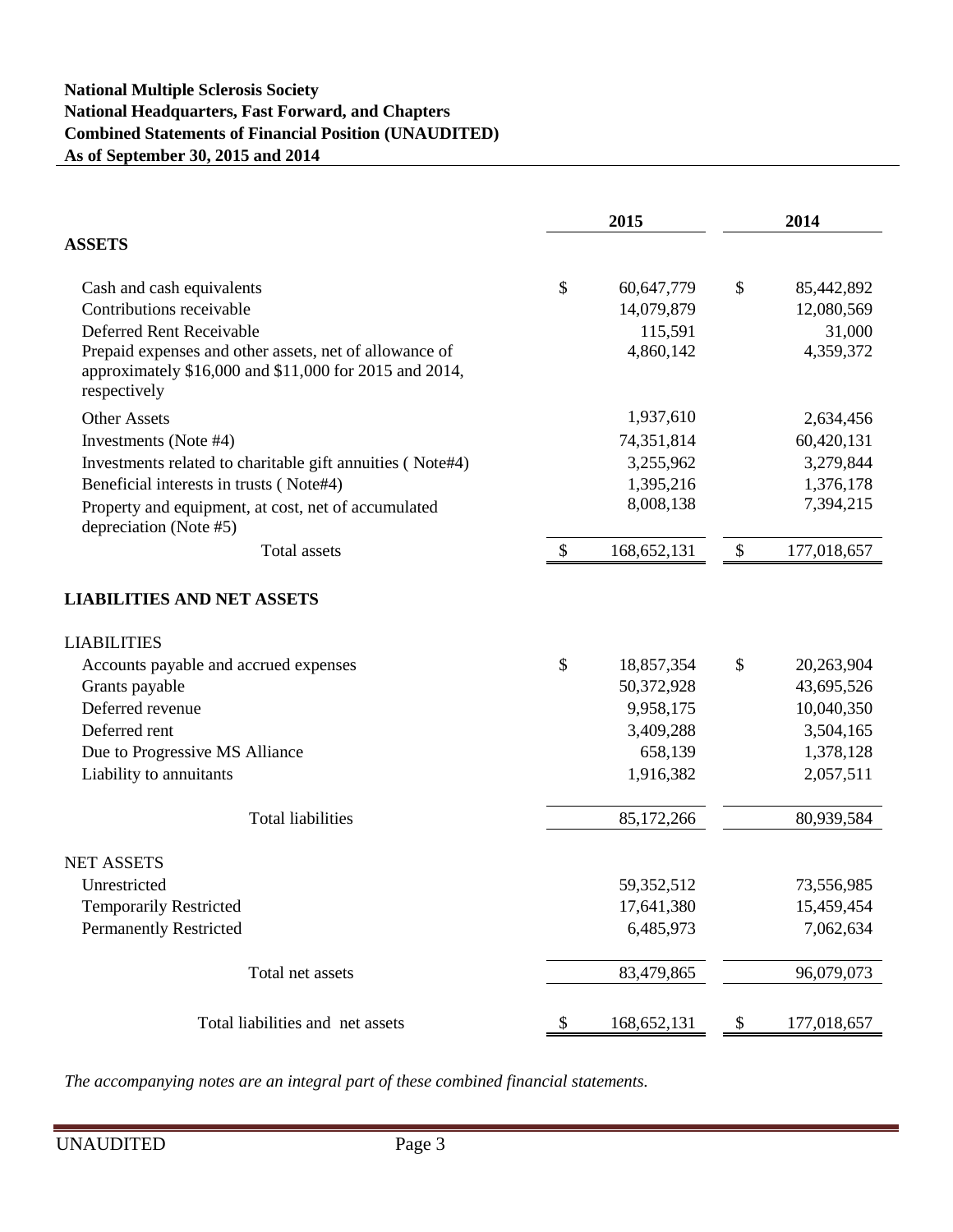#### **National Headquarters, Fast Forward, and Chapters The National Multiple Sclerosis Society, Inc Combined Statements of Activities (UNAUDITED) for the Years Ended September 30, 2015 and 2014**

|                                                                                                                                                      | <b>Unrestricted</b> |    | <b>Temporarily</b><br><b>Restricted</b> |    | <b>Permanently</b><br><b>Restricted</b> |    |              |                  | 2015<br><b>Total</b> | 2014<br><b>Total</b> |
|------------------------------------------------------------------------------------------------------------------------------------------------------|---------------------|----|-----------------------------------------|----|-----------------------------------------|----|--------------|------------------|----------------------|----------------------|
| <b>SUPPORT AND OTHER REVENUE</b>                                                                                                                     |                     |    |                                         |    |                                         |    |              |                  |                      |                      |
| <b>RECEIVED DIRECTLY</b>                                                                                                                             |                     |    |                                         |    |                                         |    |              |                  |                      |                      |
| Contributions (includes donated public service<br>announcements of approximately and \$5,976,000 and<br>\$8,944,000 for 2015 and 2014, respectively) | 53,602,259<br>S     | \$ | 6,920,844                               | \$ | 39,163                                  | \$ | 60,562,266   | \$<br>65,305,021 |                      |                      |
| Legacies & Bequests                                                                                                                                  | 12,911,971          |    | 2,506,795                               |    | (30, 254)                               |    | 15,388,512   | 10,096,504       |                      |                      |
| Special Events (Note#3)                                                                                                                              | 161,123,634         |    |                                         |    |                                         |    | 161,123,634  | 168,462,602      |                      |                      |
| Less: Direct Donor Benefits (Note#3)                                                                                                                 | (22, 978, 856)      |    | $\overline{\phantom{a}}$                |    | $\overline{\phantom{a}}$                |    | (22,978,856) | (23, 186, 039)   |                      |                      |
| Total received directly                                                                                                                              | 204,659,008         |    | 9,427,639                               |    | 8,909                                   |    | 214,095,556  | 220,678,088      |                      |                      |
| RECEIVED INDIRECTLY                                                                                                                                  |                     |    |                                         |    |                                         |    |              |                  |                      |                      |
| Allocated by Federated Fundraising Agencies                                                                                                          | 237,384             |    | 267,923                                 |    |                                         |    | 505,307      | 608,740          |                      |                      |
| <b>Government Grants</b>                                                                                                                             | 313,423             |    |                                         |    |                                         |    | 313,423      | 421,544          |                      |                      |
| Total received Indirectly                                                                                                                            | 550,807             |    | 267,923                                 |    |                                         |    | 818,730      | 1,030,284        |                      |                      |
| Total support                                                                                                                                        | 205, 209, 815       |    | 9,695,562                               |    | 8,909                                   |    | 214,914,286  | 221,708,372      |                      |                      |
| <b>OTHER REVENUE</b>                                                                                                                                 |                     |    |                                         |    |                                         |    |              |                  |                      |                      |
| <b>Investment Return Revenue</b>                                                                                                                     | (4,201,858)         |    | (342, 423)                              |    | (14, 153)                               |    | (4,558,434)  | 5,402,973        |                      |                      |
| All Other Revenue                                                                                                                                    | 5,196,720           |    | (4, 810)                                |    | $\overline{\phantom{a}}$                |    | 5,191,910    | 5,177,706        |                      |                      |
| Total other revenue                                                                                                                                  | 994,862             |    | (347, 233)                              |    | (14, 153)                               |    | 633,476      | 10,580,679       |                      |                      |
| Net assets released from restrcition and reclassifications                                                                                           | 6,577,343           |    | (7, 166, 403)                           |    | (571, 417)                              |    | (1,160,477)  | 410,276          |                      |                      |
| Total revenue and other support                                                                                                                      | \$212,782,020       | S  | 2,181,926                               | \$ | (576, 661)                              | S  | 214,387,285  | \$232,699,327    |                      |                      |
| <b>EXPENSES</b>                                                                                                                                      |                     |    |                                         |    |                                         |    |              |                  |                      |                      |
| PROGRAM SERVICES                                                                                                                                     |                     |    |                                         |    |                                         |    |              |                  |                      |                      |
| Research                                                                                                                                             | 56,081,336          |    |                                         |    |                                         |    | 56,081,336   | 50,168,640       |                      |                      |
| Client & Community Services                                                                                                                          | 53,505,903          |    |                                         |    |                                         |    | 53,505,903   | 60,629,392       |                      |                      |
| Professional Education & Training<br>Public Health Education (includes donated public service<br>announcements of approximately \$5,976,000 and      | 6,192,678           |    |                                         |    |                                         |    | 6,192,678    | 6,066,556        |                      |                      |
| \$8,944,000 for 2015 and 2014, respectively)                                                                                                         | 29,141,009          |    |                                         |    |                                         |    | 29,141,009   | 32,035,393       |                      |                      |
| Services to Chapters                                                                                                                                 | 25,678,490          |    |                                         |    |                                         |    | 25,678,490   | 23,527,962       |                      |                      |
| <b>Total Program Services</b>                                                                                                                        | 170,599,416         |    |                                         |    |                                         |    | 170,599,416  | 172,427,943      |                      |                      |
| <b>SUPPORTING SERVICES</b>                                                                                                                           |                     |    |                                         |    |                                         |    |              |                  |                      |                      |
| Fund-Raising                                                                                                                                         | 37, 385, 735        |    |                                         |    |                                         |    | 37,385,735   | 37,770,894       |                      |                      |
| Management & General                                                                                                                                 | 19,001,342          |    |                                         |    |                                         |    | 19,001,342   | 19,754,976       |                      |                      |
| Total supporting services                                                                                                                            | 56,387,077          |    |                                         |    | $\overline{\phantom{a}}$                |    | 56,387,077   | 57,525,870       |                      |                      |
| Total expenses                                                                                                                                       | 226,986,493         |    |                                         |    |                                         |    | 226,986,493  | 229,953,813      |                      |                      |
| Changes in net assets                                                                                                                                | (14,204,473)        |    | 2,181,926                               |    | (576, 661)                              |    | (12,599,208) | 2,745,514        |                      |                      |
| Net Assets, beginning of year                                                                                                                        | 73,556,985          |    | 15,459,454                              |    | 7,062,634                               |    | 96,079,073   | 93,333,559       |                      |                      |
| Net Assets, end of year                                                                                                                              | 59,352,512<br>\$    | \$ | 17,641,380                              | \$ | 6,485,973                               | \$ | 83,479,865   | \$<br>96,079,073 |                      |                      |

*The accompanying notes are an intergral part of these combined financial statements.*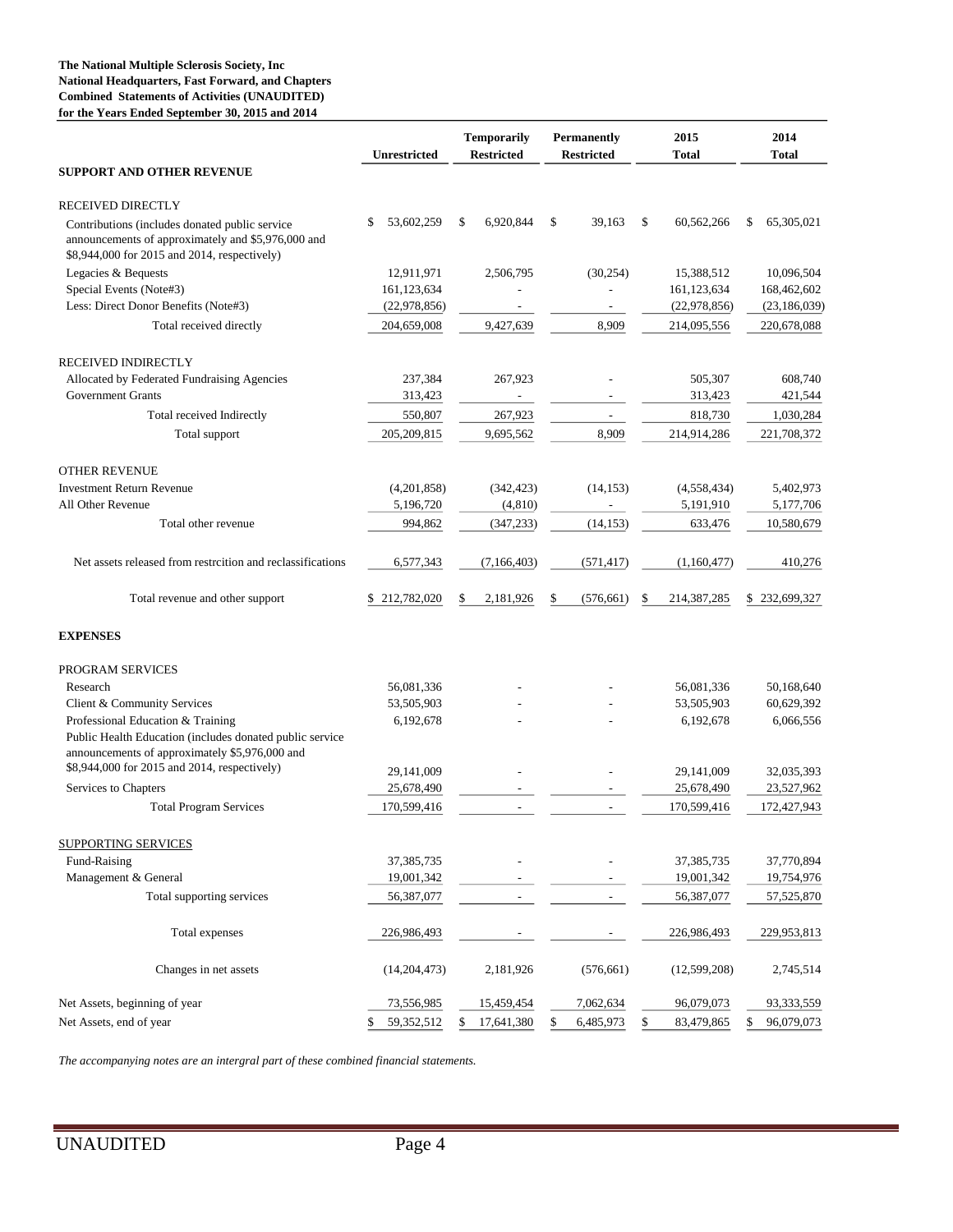#### **National Headquarters, Fast Forward, and Chapters National Multiple Sclerosis Society Combined Statement of Functional Expenses (UNAUDITED) as of September 30, 2015**

|                                                                                           | <b>Program Activities</b>                      |                                                   |                                                         |                            | <b>Support Services</b>               |                         |                    |                           |               |                                               |                              |                               |
|-------------------------------------------------------------------------------------------|------------------------------------------------|---------------------------------------------------|---------------------------------------------------------|----------------------------|---------------------------------------|-------------------------|--------------------|---------------------------|---------------|-----------------------------------------------|------------------------------|-------------------------------|
|                                                                                           | Research<br>and Research<br><b>Fellowships</b> | <b>Client</b> and<br>Community<br><b>Services</b> | Professional<br><b>Education</b> and<br><b>Training</b> | Public<br><b>Education</b> | <b>Services</b> to<br><b>Chapters</b> | <b>Total</b>            | Fund<br>Raising    | Management<br>and General | <b>Total</b>  | <b>Benefit</b><br>to Donor<br><b>Expenses</b> | <b>Year Ended</b><br>2015    | <b>Year Ended</b><br>2014     |
| Research and research fellowship grants<br>Specific assistance to individuals and clinics | \$ 50,794,825                                  | 5,937,171                                         | 1,628,192                                               | -S                         | S.                                    | 52,423,017<br>5,937,171 |                    |                           |               | Ŝ.                                            | 52,423,017<br>5,937,171      | 49,391,836<br>-S<br>6,302,014 |
| <b>Salaries</b>                                                                           | 2.201.236                                      | 24,974,687                                        | 2.581.260                                               | 12.586.586                 | 9,799,235                             | 52,143,004              | 11.169.451         | 9.054.620                 | 20,224,071    |                                               | 72,367,075                   | 73,047,145                    |
| Retirement and health insurance benefits for employees                                    | 401,874                                        | 3,811,833                                         | 390,335                                                 | 1,824,481                  | 1,789,018                             | 8,217,541               | 1,669,311          | 1,500,104                 | 3,169,415     | $\sim$                                        | 11,386,956                   | 11,325,145                    |
| Payroll taxes                                                                             | 152,428                                        | 2,004,347                                         | 213,061                                                 | 1,012,827                  | 678,565                               | 4,061,228               | 910,295            | 706,919                   | 1,617,214     | $\sim$                                        | 5,678,442                    | 5,822,550                     |
| Total salaries and related expenses                                                       | 2,755,538                                      | 30,790,867                                        | 3,184,656                                               | 15,423,894                 | 12,266,818                            | 64,421,773              | 13,749,057         | 11,261,643                | 25,010,700    |                                               | 89,432,473                   | 90,194,840                    |
| Travel                                                                                    | 468,676                                        | 1,228,697                                         | 103,285                                                 | 424,996                    | 1,068,584                             | 3,294,238               | 1,107,028          | 483,895                   | 1,590,923     | 9,791,835                                     | 14,676,996                   | 14,791,846                    |
| Professional fees and contract service payments                                           | 522,634                                        | 3,619,326                                         | 322,792                                                 | 1,871,658                  | 7,809,442                             | 14, 145, 852            | 7,055,743          | 2,814,781                 | 9,870,524     | $\sim$                                        | 24,016,376                   | 23,454,220                    |
| Printing and stationery                                                                   | 99,258                                         | 761,079                                           | 56,118                                                  | 1,163,360                  | 469,473                               | 2,549,288               | 3,321,212          | 1,001,351                 | 4,322,563     |                                               | 6,871,851                    | 7,598,995                     |
| Dues, subscriptions and reprints                                                          | 69,477                                         | 110,136                                           | 12.592                                                  | 84,417                     | 311,275                               | 587,897                 | 119.575            | 166,035                   | 285,610       | $\sim$                                        | 873,507                      | 1,249,459                     |
| Office supplies                                                                           | 12,233                                         | 493,116                                           | 27,252                                                  | 133,240                    | 175,064                               | 840,905                 | 193,595            | 99,918                    | 293,513       | 1,701,024                                     | 2,835,442                    | 3,032,250                     |
| Rent and electricity                                                                      | 296,838                                        | 3,845,439                                         | 396,651                                                 | 1,925,832                  | 1,322,988                             | 7,787,748               | 1,822,495          | 1,275,959                 | 3,098,454     | 3,862,571                                     | 14,748,773                   | 14,342,391                    |
| Insurance                                                                                 | 127,547                                        | 273,479                                           | 14.367                                                  | 114,440                    | 567,805                               | 1.097.638               | 86,548             | 185,881                   | 272,429       | $\sim$                                        | 1.370,067                    | 1,487,969                     |
| Postage, trucking and express                                                             | 68,929                                         | 476,203                                           | 54,623                                                  | 702,785                    | 255,491                               | 1,558,031               | 1,966,762          | 637,256                   | 2,604,018     | $\sim$                                        | 4,162,049                    | 5,333,118                     |
| Telephone                                                                                 | 8,757                                          | 385,648                                           | 32.651                                                  | 170,302                    | 93,060                                | 690,418                 | 155,914            | 105.451                   | 261,365       | $\sim$                                        | 951,783                      | 1,057,032                     |
| Conferences and meetings                                                                  | 145,717                                        | 1,892,525                                         | 146,728                                                 | 305,456                    | 434,276                               | 2,924,702               | 451,300            | 242,145                   | 693,445       | 527,113                                       | 4,145,260                    | 4,801,272                     |
| Awards and Prizes                                                                         | 28,384                                         | 1,822,186                                         | 58,277                                                  | 13,934                     | 32,914                                | 1,955,695               | 84,238             | 42,068                    | 126,306       | 3,675,476                                     | 5,757,477                    | 6,029,029                     |
| Donated Services & Advertising (Note #2)                                                  | 502,310                                        | 66,500                                            | $\sim$                                                  | 54,325                     | $\sim$                                | 623,135                 | 2,569,229          | $\sim$                    | 2,569,229     | $\sim$                                        | 3,192,364                    | 3,451,323                     |
| Donated Public Service Announcements (Note#2)                                             | $\sim$                                         | $\sim$                                            | $\sim$                                                  | 5,975,651                  | $\sim$                                | 5,975,651               | $\sim$             | $\sim$                    | $\sim$        |                                               | 5,975,651                    | 8,944,000                     |
| Depreciation and amortization                                                             | 157,838                                        | 678,264                                           | 58,397                                                  | 310,874                    | 702,650                               | 1,908,023               | 230,788            | 326,396                   | 557,184       |                                               | 2,465,207                    | 2,471,493                     |
| Sundry equipment                                                                          | $\sim$                                         | 678,442                                           | 50,957                                                  | 231,399                    | $\sim$                                | 960,798                 | 221,755            | 130,297                   | 352,052       | $\sim$                                        | 1,312,850                    | 1,134,675                     |
| Sundry                                                                                    | 22,375                                         | 446,825                                           | 45,140                                                  | 234,446                    | 168,650                               | 917,436                 | 4,250,496          | 228,266                   | 4,478,762     | 3,420,837                                     | 8,817,035                    | 8,072,090                     |
| National Programs Expense                                                                 |                                                | $\sim$                                            |                                                         |                            | $\overline{\phantom{a}}$              |                         |                    |                           |               |                                               |                              |                               |
| Total expenses                                                                            | 2,530,973                                      | 16,777,865                                        | 1,379,830                                               | 13,717,115                 | 13,411,672                            | 47,817,455              | 23,636,678         | 7,739,699                 | 31,376,377    | 22,978,856                                    | 102,172,688                  | 107,251,162                   |
| Total grants, expenses and direct donor costs                                             | \$ 56,081,336                                  | 53,505,903<br>S.                                  | 6,192,678<br>-S                                         | \$29,141,009               | 25,678,490<br>S.                      | \$170,599,416           | 37, 385, 735<br>-S | 19,001,342<br>S.          | \$ 56,387,077 | 22,978,856<br>-\$                             | 249,965,349                  | 253,139,852                   |
| Less: direct donor costs                                                                  |                                                |                                                   |                                                         |                            |                                       |                         |                    |                           |               |                                               | (22, 978, 856)               | (23, 186, 039)                |
| Total expenses excluding direct donor costs                                               |                                                |                                                   |                                                         |                            |                                       |                         |                    |                           |               |                                               | 226,986,493<br><sup>\$</sup> | $\mathbf{s}$<br>229,953,813   |

*The accompanying notes are an intergral part of these combined financial statements.*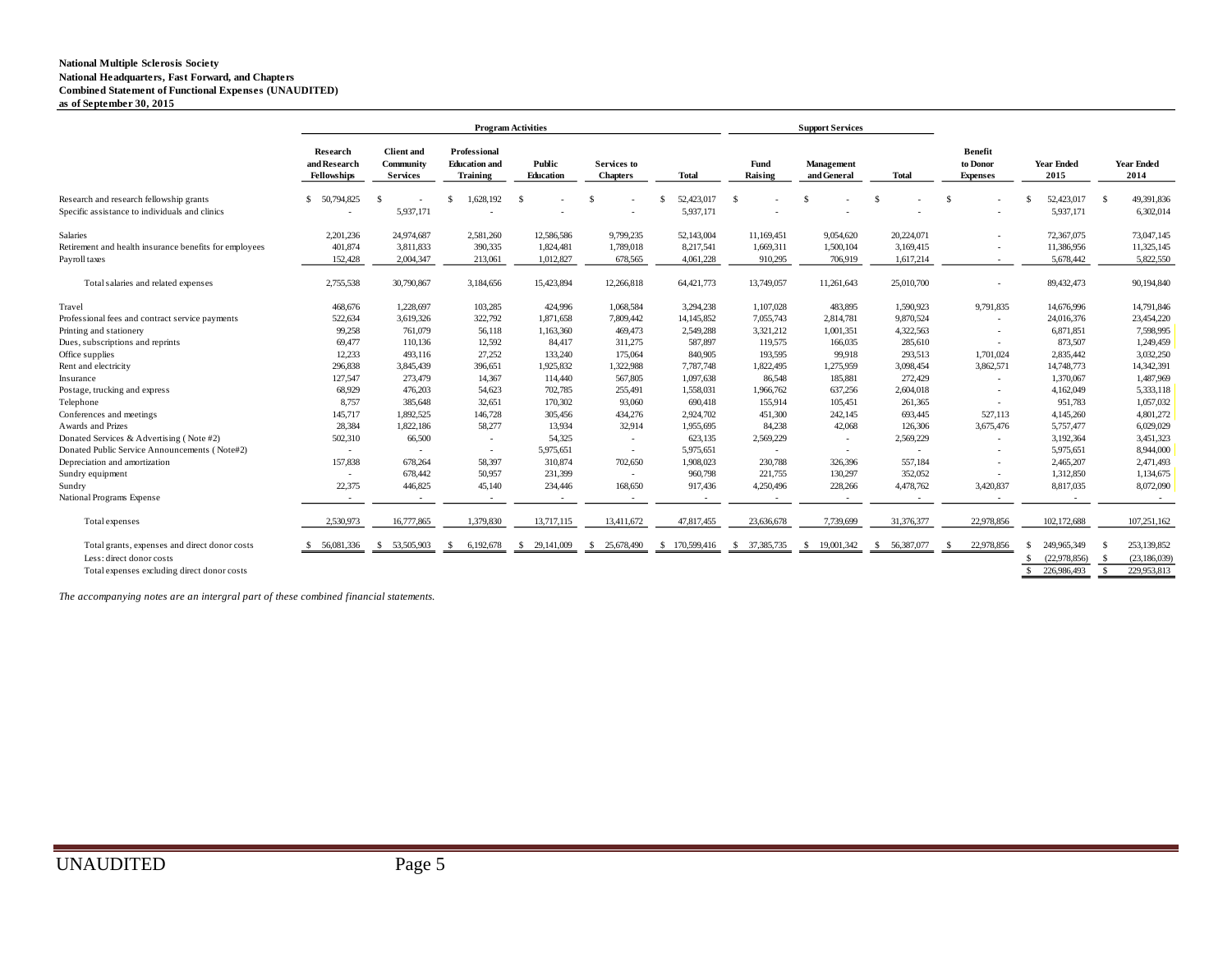## **NOTE 1 ORGANIZATION**

National Multiple Sclerosis Society (the "Society"), a national not-for-profit health agency, mobilizes people and resources to drive research for a cure and to address the challenges of everyone affected by multiple sclerosis ("MS"). The Society is comprised of national and local (chapter) offices across the country, and is governed by a national board of directors and local boards of trustees. The Society's mission is fulfilled through funding cutting-edge research grants and training programs, driving change through advocacy, collaborating with MS organizations worldwide, and connecting people affected by MS to information, resources and people to live their best lives now. To move us ever closer to a world free of MS, the Society, in fiscal 2015 alone, invested over \$56 million to support more than 360 new and ongoing research projects around the world while providing information and services to over one million people.

The Society qualifies as a charitable organization as defined by Internal Revenue Code ("IRC") Section  $501(c)(3)$  and, accordingly, is exempt from federal income taxes under IRC section 501(a). Additionally, since the Society is publicly supported, contributions qualify for the maximum charitable contribution deduction under the IRC. Fast Forward, its consolidated not-for-profit affiliate (collectively "National Headquarters"), derives its tax exemption from the Society and is treated as a "disregarded entity" for tax purposes.

# **NOTE 2 SIGNIFICANT ACCOUNTING POLICIIES**

#### **Principles of Combination**

The accompanying consolidated financial statements consist of the accounts of National Headquarters and Fast Forward, a not-for-profit limited liability company and each of the forty-one chartered chapters. All transactions between the National Headquarters and the chapters have been eliminated.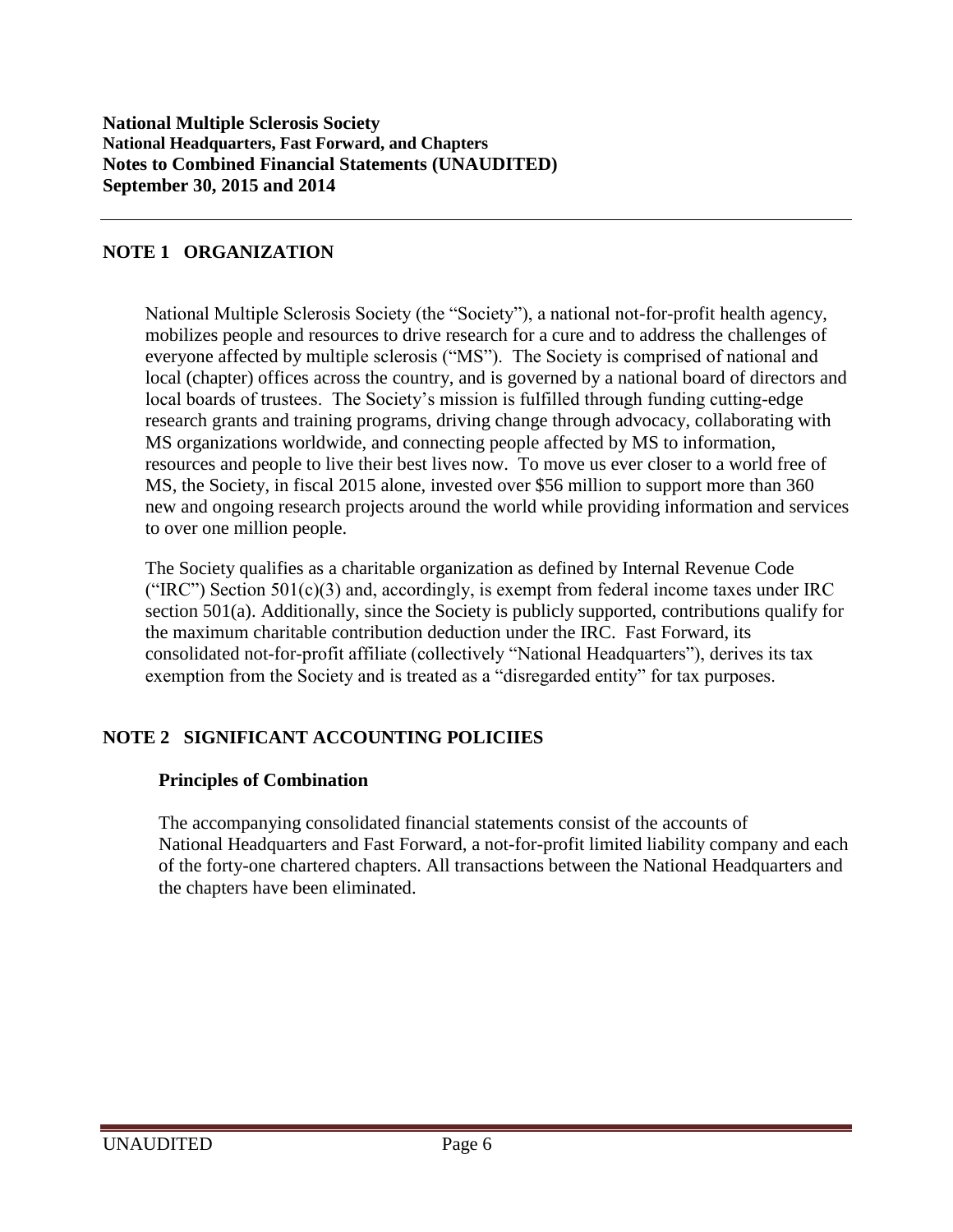## **Use of Estimates**

The preparation of financial statements in conformity with U.S. generally accepted accounting principles ("U.S. GAAP") requires management to make estimates and assumptions that affect the reported amounts of assets and liabilities and disclosure of contingent assets and liabilities and the amounts of revenues and expenses during the reporting period. The most significant of which include the fair values assigned to certain financial instruments; collectability of contributions receivable; donated public service announcements; and, the useful lives assigned to property and equipment. Actual results could differ from those estimates.

## **Net Asset Classifications**

Unrestricted net assets - Net assets available at the discretion of management and the Board of Directors (the "Board"). These net assets may be used by National Headquarters in support of any of its program or supporting services.

Temporarily restricted net assets - Net assets subject to donor-imposed stipulations that will be met either by actions of National Headquarters and/or passage of time.

Permanently restricted net assets - Net assets which contain certain donor-imposed restrictions that stipulate that such resources be maintained permanently by National Headquarters. Generally, the donors of these assets permit National Headquarters to use all or part of the income earned on related investments for general or specific purposes (See also Note 11).

## **Revenue Recognition**

Contributions (including unconditional promises to give) are recorded at fair value when received. Contributions received with donor stipulations that limit the use of the donated assets are reported as either temporarily restricted or permanently restricted support. Unconditional promises to give, with payments due in future years, are reported as either temporarily restricted or permanently restricted support, discounted to present value using credit adjusted discount rates which articulate with the collection period of the respective pledge. Such discount rates are not subsequently revised. When a donor restriction expires, that is, when a time restriction ends or a purpose restriction is fulfilled, temporarily restricted net assets are reclassified to unrestricted net assets and reported on the consolidated statement of activities as net assets released from restrictions.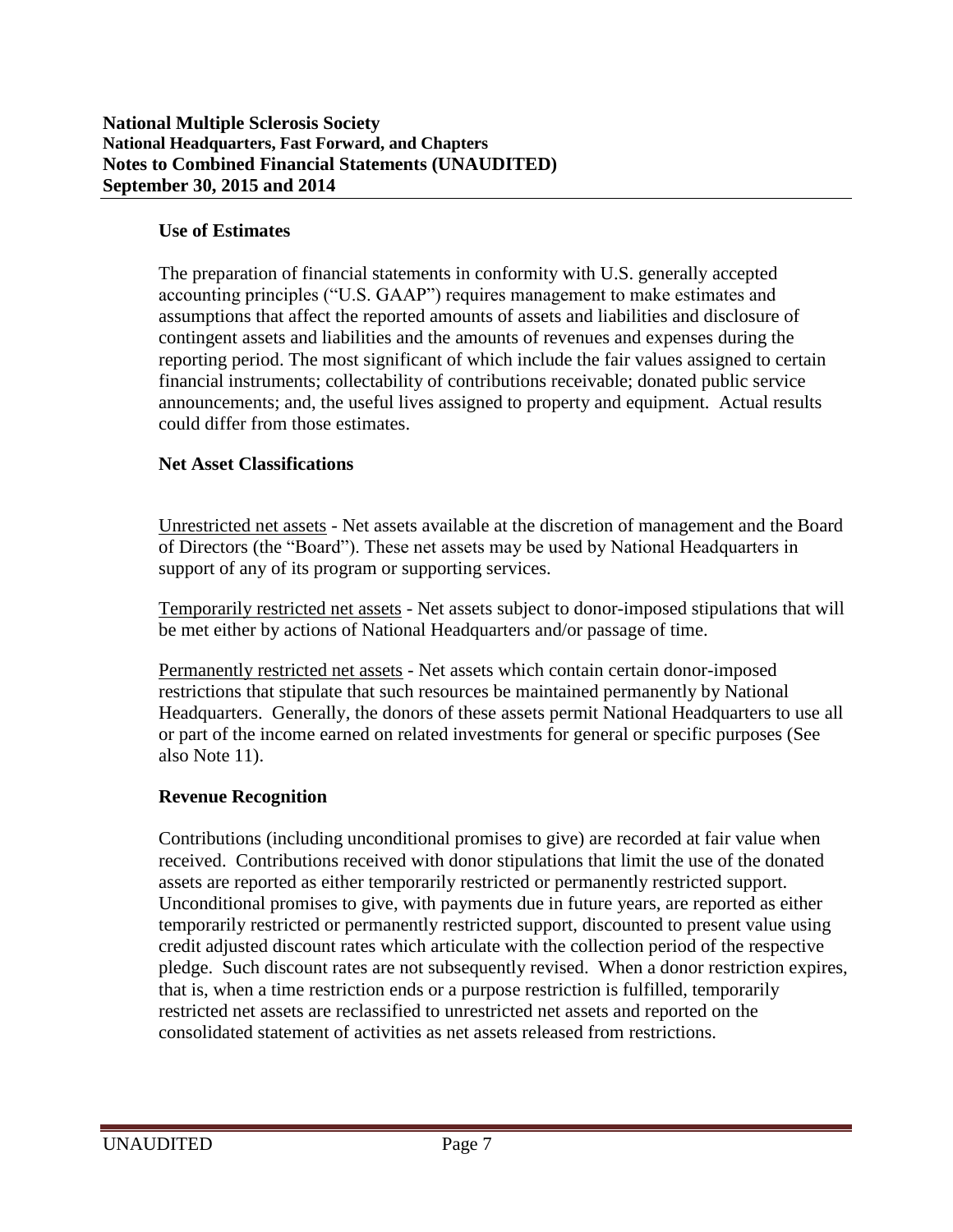Legacies and bequests are recognized when an unassailable right to the gift has been established by the court and the proceeds are measurable.

Revenue generated from advertisers in the Society's Momentum Magazine is recorded on an accrual basis. Revenue from program fees and other sources is recorded at fair value when received.

Fast Forward receives contributions under separate collaboration agreements with a pharmaceutical company to fund certain Sponsored Research Agreements ("SRAs") entered into with certain organizations for the purpose of conducting specified research and development and therapeutic strategies for progressive multiple sclerosis (R&D) activities. Amounts received, which are refundable to a company if not spent for the specified activities, are recorded as support when the activities have been performed or expenditures have been incurred by the recipient organizations.

## **Allowance for Doubtful Accounts**

National Headquarters maintains an allowance for doubtful accounts for estimated losses that may result from the inability of advertisers to make payment. Such allowances are based on several factors, including, but not limited to, historical experience and the financial condition of the advertisers. These allowances valued at approximately \$16,000 and \$11,000 for the years ended September 30, 2015 and 2014 respectively.

## **Expense Allocations**

Functional expenses which are not specifically attributable to program services or supporting services are allocated by management based on various allocation factors.

## **Research Grants**

Research grants are recognized in accordance with defined payment schedules, and as the related conditions on which they depend are met. Research grants, which are generally for three years, are subject to revocation rights by National Headquarters and the continued qualification of grantees, among other criteria, which is evaluated annually. National Headquarters policy regarding the recognition of grants payable is to include only those amounts for which a specific grantee is identified and the respective grant has been approved by the Society's President and CEO.

Payments made under Sponsored Research Agreements ("SRAs") are recognized as an expense, as services or R&D activities are performed by the funded entities in accordance with the terms of the respective SRA. Funding commitments by Fast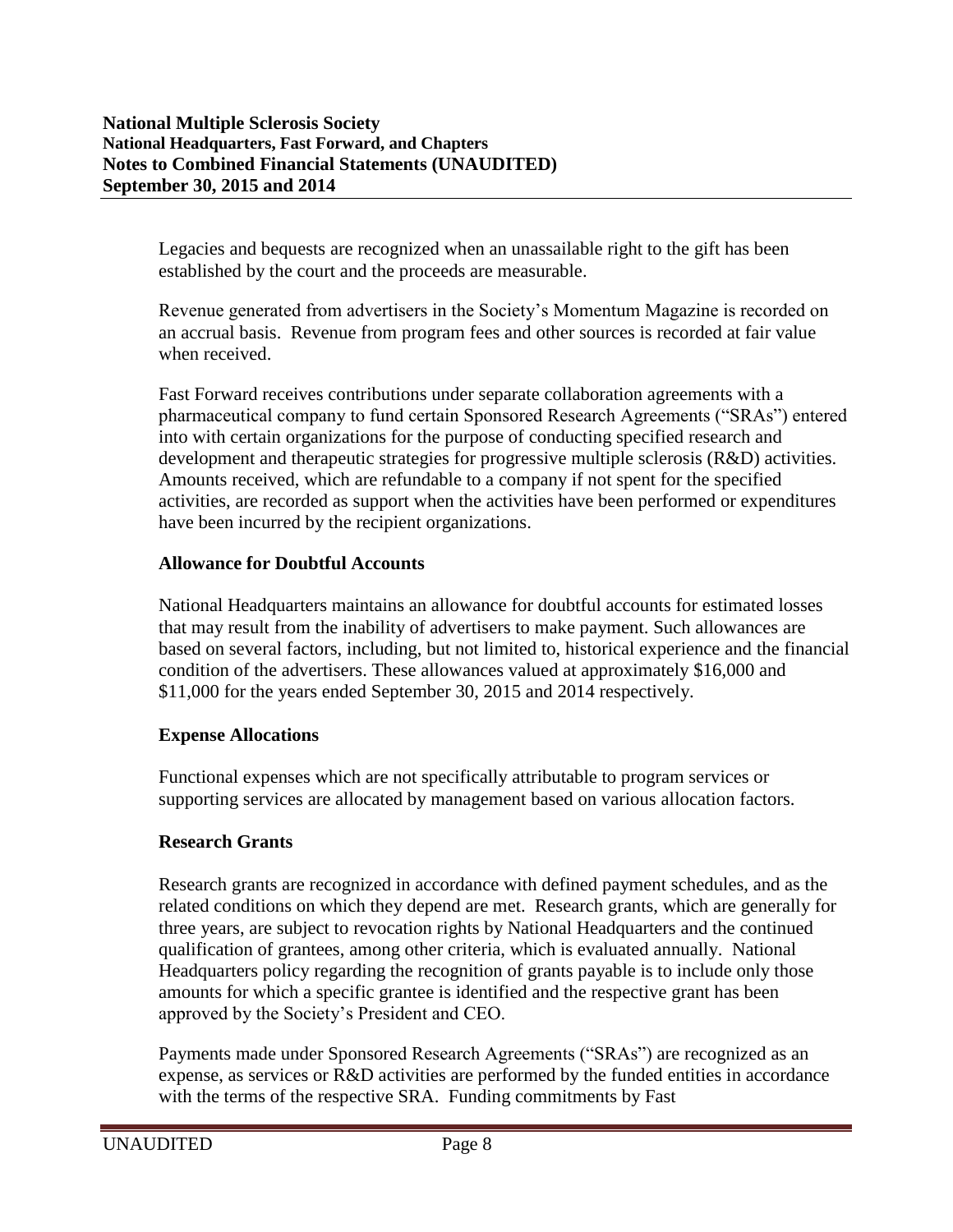Forward, for which future payments are conditioned upon achieving certain milestones set forth in the respective SRA, are not recognized in the financial statements.

# **Cash and Cash Equivalents**

The Society considers highly liquid investments with maturities of three months or less when purchased, other than those held in the investment portfolio, to be cash equivalents.

## **Investments and Investment Income**

Investments in mutual funds and equity securities are reported at fair value, which is based on published unit values or quoted market prices in active markets as of the reporting date. Investments in debt securities are carried at their fair value, which are based on measurement inputs derived directly from quoted market prices or observable inputs, such as quoted market prices for similar securities, interest rates, credit risks, and other factors. Investments in certificates of deposit are carried at cost, which approximates fair value. Donated securities are recorded at their quoted fair values on the date received. Warrants received in connection with the funding of SRAs are stated at their estimated fair value. Income earned from investments, including realized and unrealized gains and losses and interest and dividends, is recorded in the net asset class owning the assets, except for permanently restricted net assets where the income is recorded as temporarily restricted and then reclassified to unrestricted upon appropriation for expenditure by the Board in accordance with National Headquarters' spending policy.

## **Split-Interest Agreements and Beneficial Interests in Trusts**

The Society is the beneficiary in a number of split-interest agreements with donors, whereby National Headquarters controls and invests the donated assets and shares with the donor or the donor's designee income generated from these assets until such time as stated in the agreement (usually upon the death of the donor or the donor's designee). At that time, the residual assets are distributed as designated by the donor.

## **Property and Equipment**

Property and equipment are carried at cost, if purchased or if donated, at fair value at the date of gift, less accumulated depreciation and amortization. Depreciation is computed on the straight-line basis over the lessor of the estimated useful lives of the assets, which range from 3 to 10 years, or the terms of the lease, as appropriate. National Headquarters capitalizes assets acquired for greater than \$1,000 and with useful lives in excess of one year.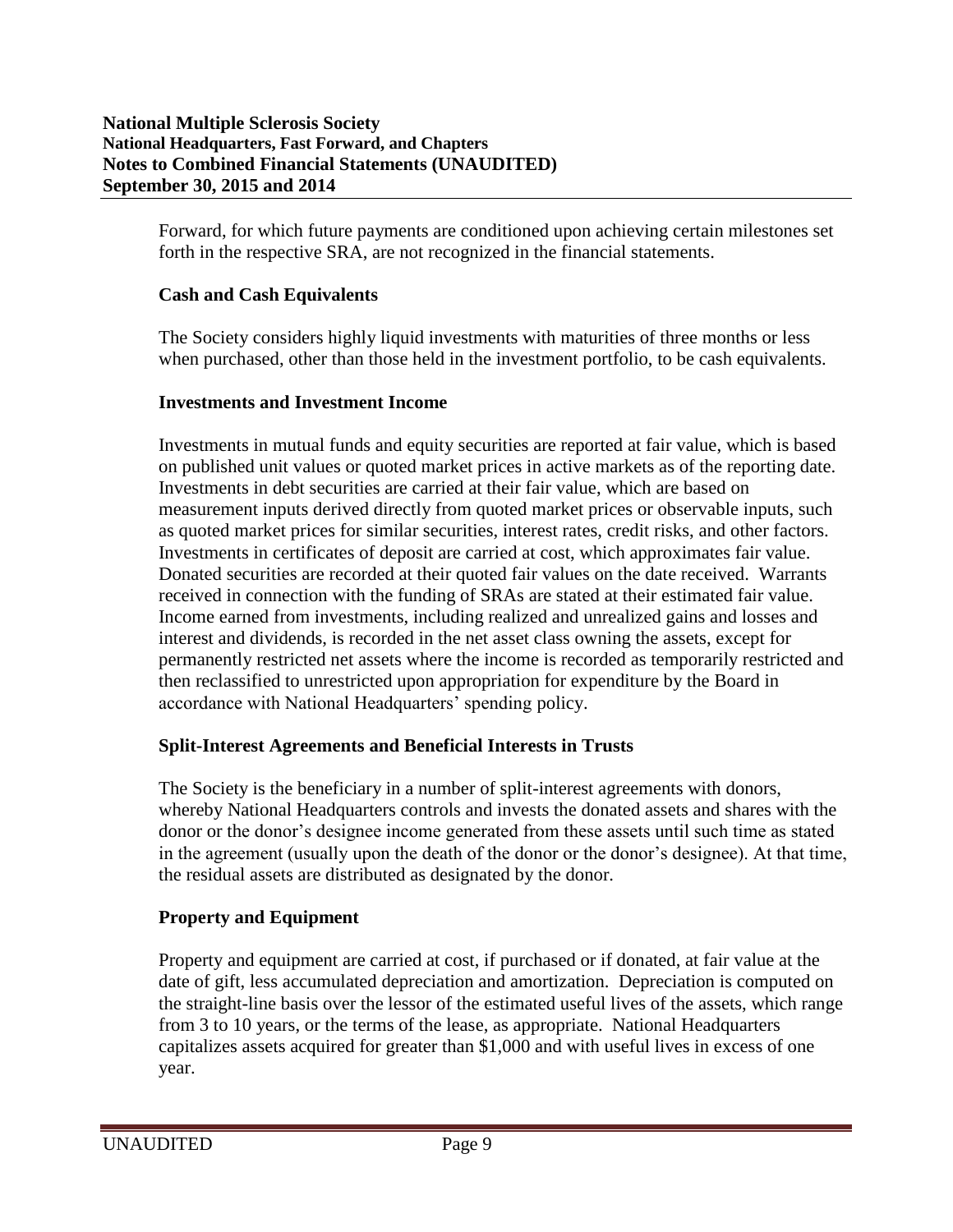## **Due to Progressive MS Alliance**

During fiscal 2014, the Society became a managing member, along with Associanzione Italiana Sclerosi Multipla (Italy), MS Research Australia, Multiple Sclerosis International Federation, MS Society (United Kingdom), and the Multiple Sclerosis Society of Canada, of the Progressive MS Alliance (the "Alliance"). The Alliance is open to MS organizations from around the world and is continually seeking new member organizations from the global MS community. The Alliance made a joint commitment to speed up the development of treatment for progressive MS by removing scientific and technology barriers. The Alliance formalized its purpose, structure and membership in fiscal 2014 and also agreed to its four strategic objectives which include: raise profile and accelerate progress, secure resources and globalize research funding, inspire, galvanize and engage among priority stakeholders and deliver operational excellence by aligning resources.

As a managing member, the Society committed to providing funds of approximately \$6,823,000 over the next three years which is conditional on various factors, with \$901,000 paid to the Progressive MS Alliance over two years as well as professional and scientific staff to support the Alliance. In addition, the Society maintains custody of the pooled funds contributed from other Alliance members within its region. The disbursement of funds for various progressive MS research initiatives are approved by voting Alliance members. During fiscal 2015, the Society received a total of \$2,338,000 from Alliance members which will be held until such time the funds are approved for expenditure. As of September 30, 2015 and 2014, the Society recorded unspent donated funds, consisting of both Society and other Alliance members' monies, of approximately \$658,000 and \$1,378,000, respectively.

## **Donated Services and Materials**

All donated Services and Materials are recorded as revenue and expense, at fair value, where reasonably determinable.

Highly qualified volunteers serving on peer review research committees have donated their time and efforts to the Society. These contributed services were valued at approximately \$502,000 and \$589,000 for the years ended September 30, 2015 and 2014, respectively, and have been recognized as support (dues and contributions from members and others) and expense in the consolidated statements of activities.

Donated public service announcements received of approximately \$5,976,000 and \$8,944,000 as of September 30, 2015 and 2014 respectively are reflected as support and program expense (public education) in the accompanying 2015 combined statement of activities.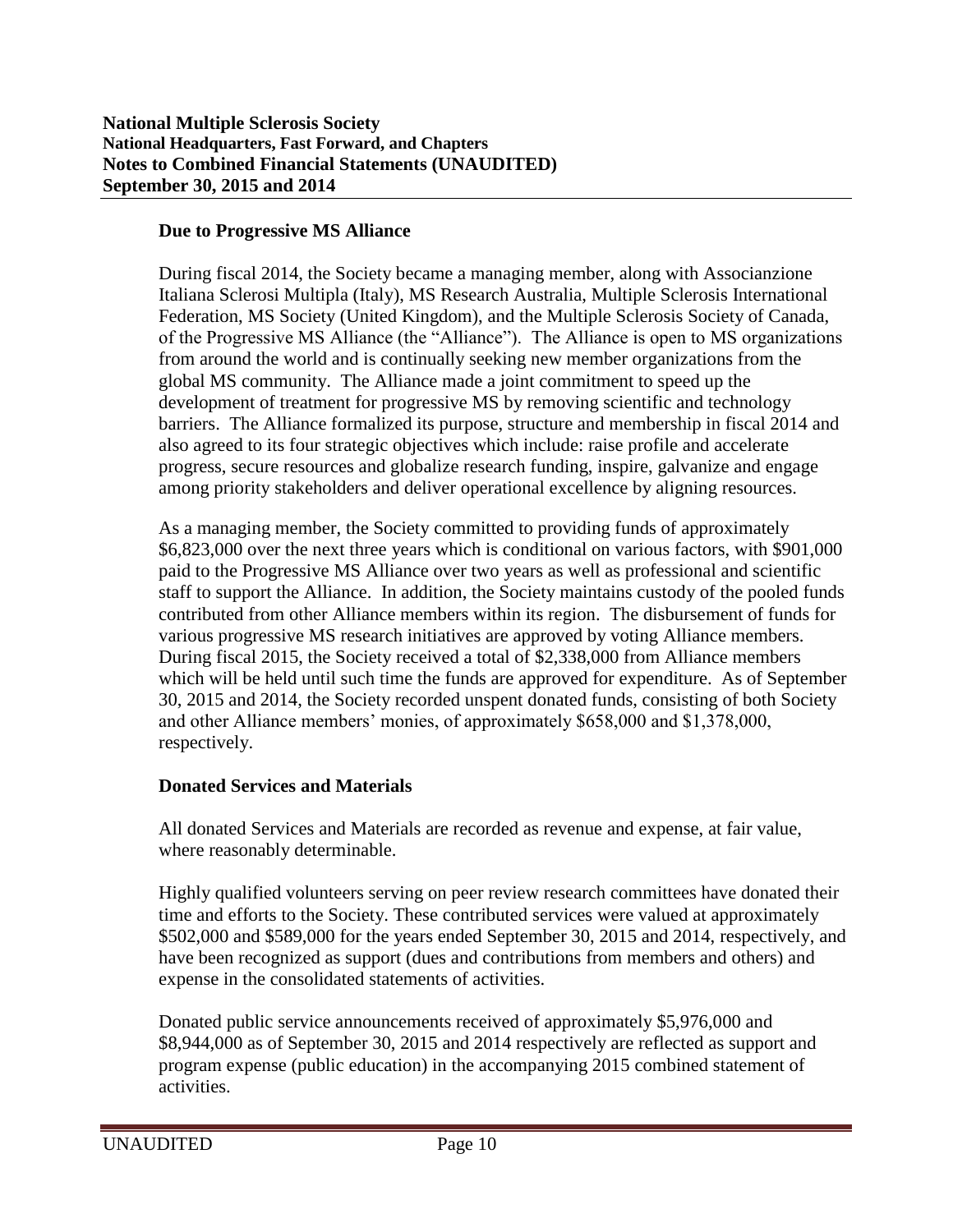#### **National Multiple Sclerosis Society National Headquarters, Fast Forward, and Chapters Notes to Combined Financial Statements (UNAUDITED) September 30, 2015 and 2014**

Other Donated advertising valued at approximately \$2,690,000 and \$3,617,000 was recorded as of September 30, 2015 and 2014.

Other volunteers have also donated significant time to the Society's program services and fundraising campaigns. These services were not reflected in the accompanying consolidated statements of activities because they do not meet the necessary criteria for recognition under GAAP.

# **NOTE 3 SPECIAL EVENT REVENUE**

| Event                       | 2015             |    | 2014           |                           | Variance      |
|-----------------------------|------------------|----|----------------|---------------------------|---------------|
| <b>Bike MS</b>              | \$<br>82,163,169 | \$ | 86,429,921     | $\boldsymbol{\mathsf{S}}$ | (4,266,752)   |
| Walk MS                     | 52,400,864       |    | 54,201,901     |                           | (1,801,037)   |
| Muckfest                    | 3,225,054        |    | 2,402,381      |                           | 822,673       |
| Dinner of Champions         | 6,242,560        |    | 6,160,566      |                           | 81,994        |
| <b>Other Special Events</b> | 17,091,987       |    | 19,267,833     |                           | (2,175,846)   |
| Gross Revenue               | 161,123,634      |    | 168,462,602    |                           | (7,338,968)   |
| less: Direct Donor Benefits | (22, 978, 856)   |    | (23, 186, 039) |                           | 207,183       |
| Net Revenue                 | 138, 144, 778    | S  | 145,276,563    | \$                        | (7, 131, 785) |

A summary of the Society's Special Event Revenue at September 30 is as follows:

# **NOTE 4 INVESTMENTS**

A summary of the Society's investments at September 30 is as follows:

| Category                                         | 2015             | 2014             |
|--------------------------------------------------|------------------|------------------|
| Cash $\&$ cash equivalents                       | \$<br>240,751    | 20,928,184<br>\$ |
| <b>Certificates of Deposit</b>                   | 77,549           | 833,737          |
| Equities                                         | 40,058,410       | 11,251,982       |
| Mutual Funds                                     | 34,038,598       | 25, 315, 178     |
| <b>Fixed Income Securities</b>                   | 290,087          | 451,169          |
| Warrants                                         | 151,708          | 426,625          |
| Investments related to charitable gift annuities | 3,255,962        | 3,279,844        |
| Other                                            | 889,927          | 1,213,256        |
| Beneficial interests in trusts                   | 1,395,216        | 1,376,178        |
| <b>Total Investments</b>                         | \$<br>79,002,992 | \$<br>65,076,153 |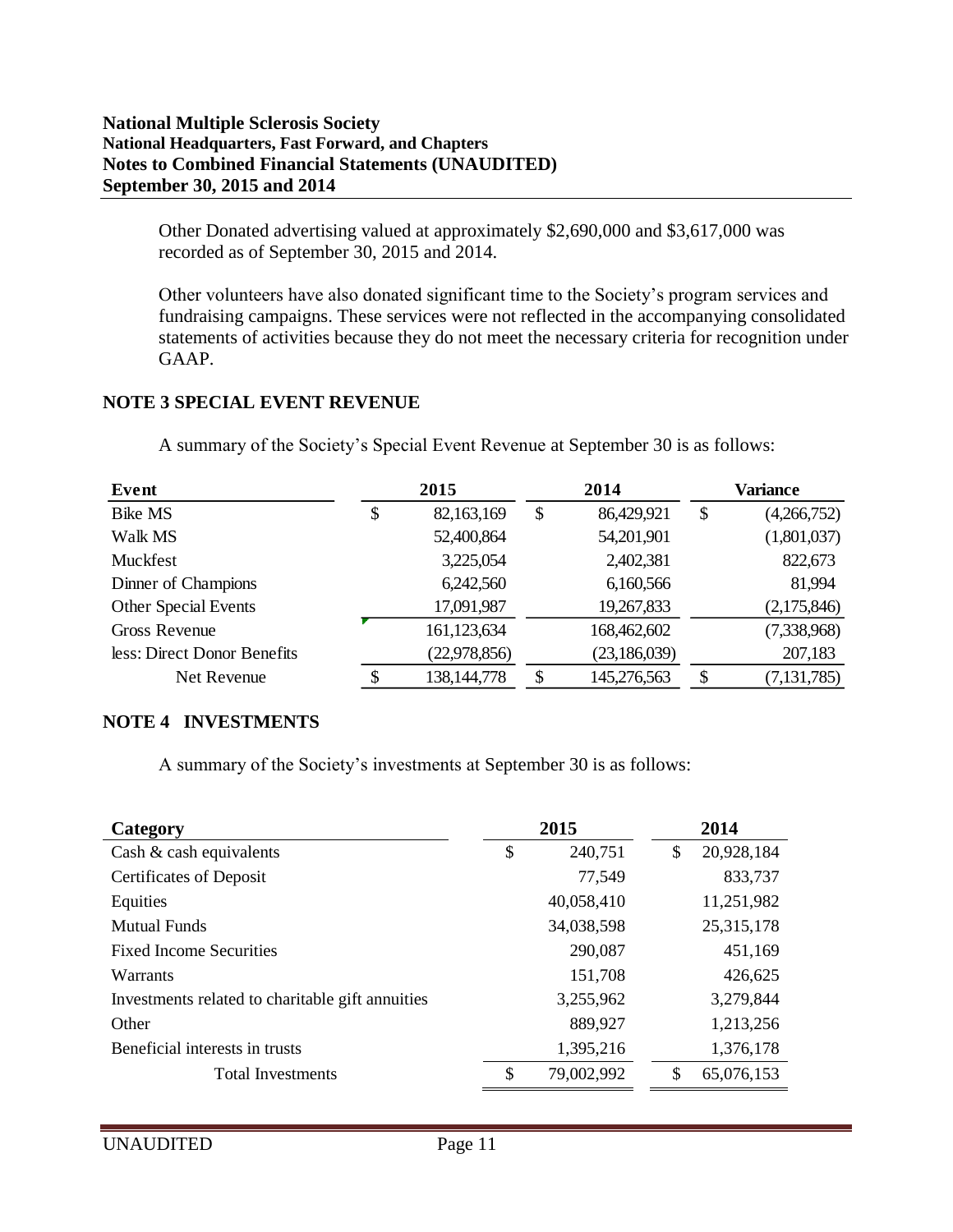#### **NOTE 5 FIXED ASSETS**

At September 30, fixed assets consist of the following:

| Category                | 2015            | 2014            |
|-------------------------|-----------------|-----------------|
| Furniture & Fixtures    | 4,183,835<br>\$ | 5,267,994<br>\$ |
| Computer & Software     | 8,010,988       | 7,864,254       |
| Equipment               | 4,386,047       | 2,228,614       |
| Leasehold Improvements  | 5,535,070       | 5,521,515       |
|                         | 22,115,940      | 20,882,377      |
| Accum Deprec.           | (14, 107, 802)  | (13, 488, 162)  |
| <b>Net Fixed Assets</b> | 8,008,138<br>\$ | 7,394,215<br>\$ |

#### **NOTE 6 PENSION**

The Society maintains a noncontributory defined contribution retirement plan which covers all eligible employees of the National Headquarters and participating Chapters. Chapters not participating in the Society plan have defined contribution plans as well. Total Society pension expense for the years ended September 30, 2015 and 2014 was approximately \$1,590,000 and \$1,963,000, respectively.

## **NOTE 7 LEASES**

Approximate future minimum lease commitments and related sub-lease income under the Society's various lease arrangements are as follows:

| <b>Year ending September 30th</b> | <b>Lease Payments</b> |
|-----------------------------------|-----------------------|
| 2016                              | \$<br>7,535,000       |
| 2017                              | 7,053,000             |
| 2018                              | 6,235,000             |
| 2019                              | 5,444,000             |
| 2020                              | 4,571,000             |
| <b>Thereafter</b>                 | 8,520,000             |
| Less: Sublease Income             | (5,000)               |
| <b>Total Future Minimum</b>       | 39,353,000            |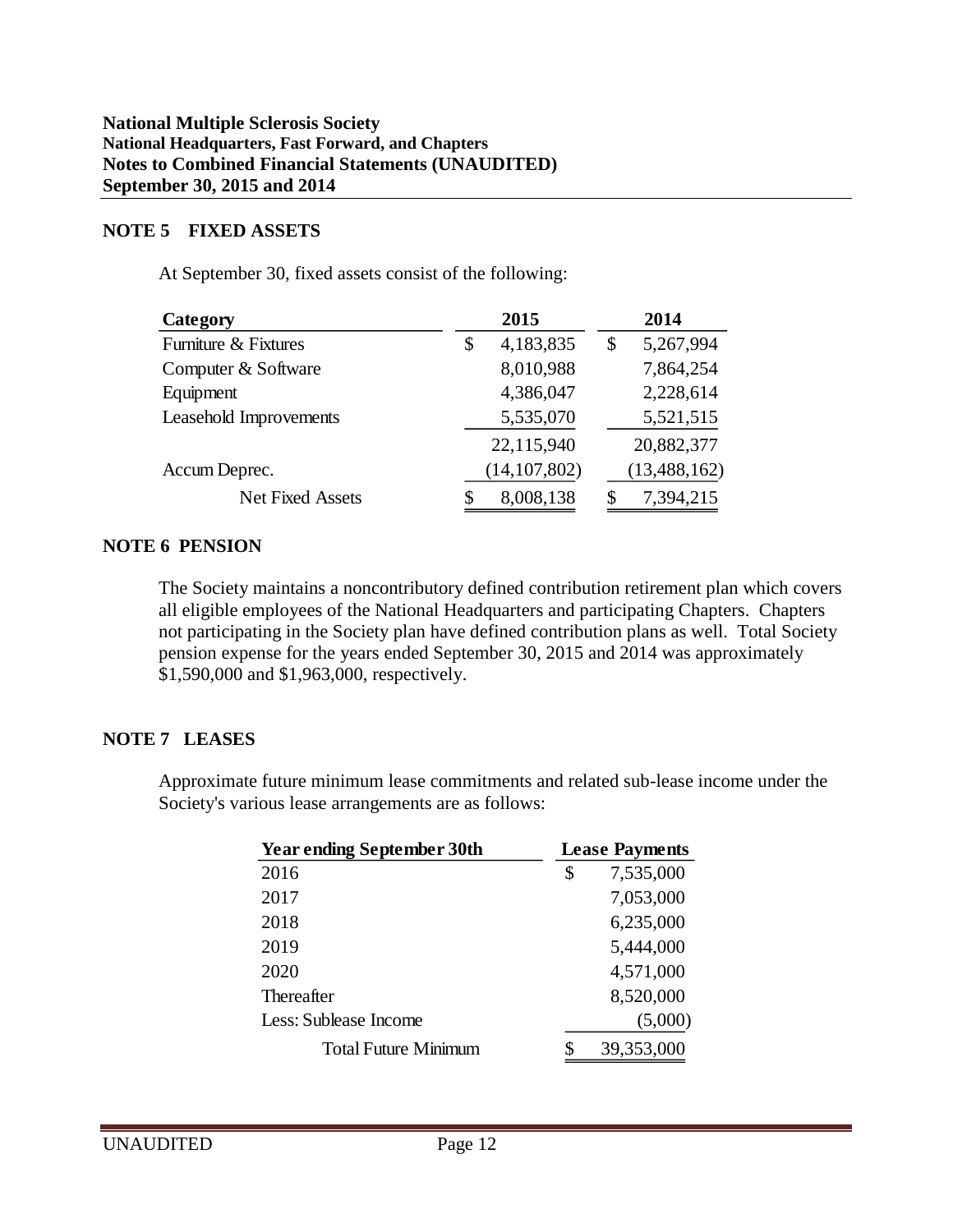# **NOTE 8 COMMITMENTS FOR RESEARCH AND FELLOWSHIP GRANTS**

The Society's program services include funding for research and fellowship projects to be conducted in the future, generally over a three year period. Commitments for research and fellowship projects approved for funding in fiscal 2016 have been recorded as research grant expense as of September 30, 2015 and included in the accompanying statement of financial position. The outstanding commitments for research and fellowship projects beyond fiscal 2015 are scheduled for funding approximately as follows:

|                                   |    | <b>Research and</b> |  |  |  |  |  |
|-----------------------------------|----|---------------------|--|--|--|--|--|
| <b>Year Ending September 30th</b> |    | <b>Fellowships</b>  |  |  |  |  |  |
| 2016                              | \$ | 27,614,000          |  |  |  |  |  |
| 2017                              |    | 12,040,000          |  |  |  |  |  |
| 2018                              |    | 2,309,000           |  |  |  |  |  |
| 2019                              |    | 765,000             |  |  |  |  |  |
| Total                             | S  | 42,728,000          |  |  |  |  |  |

These projects will be funded by unrestricted net assets and support and revenue to be generated by the Society.

Commitments for research and fellowship projects are subject, among other things, to revocation rights by the Society, the continued qualifications of grantees and the satisfaction by the grantees of prior conditions before payment.

#### **Collaboration Agreement with Merck KGaA**

During fiscal 2009, Fast Forward entered into an agreement with Merck KGaA, for the purpose of collaborating on the process of soliciting, evaluating, funding, and managing multiple sclerosis research proposals, leading to an SRA between the selected company (the "Funded Entity") and Fast Forward, with Merck KGaA as a third-party beneficiary under the SRA, as well as the execution of a third-party agreement between Merck KGaA and the Funded Entity. The agreement had an initial two-year term, which automatically renewed for three successive 12-month periods unless terminated earlier in accordance therewith.

Under the collaboration agreement, Fast Forward receives an annual management fee and any unspent amount will be credited against the management fee for the subsequent year or refunded to Merck KGaA should the collaboration terminate under the conditions set forth therein. The agreement was renewed during fiscal year 2013 with a management fee of \$700,000, which was received net of approximately \$195,000 of unspent prior year's management fees. Approximately \$347,000 and \$109,000 was earned and expended in during 2015 and 2014, respectively. These amounts have been recorded as contributions for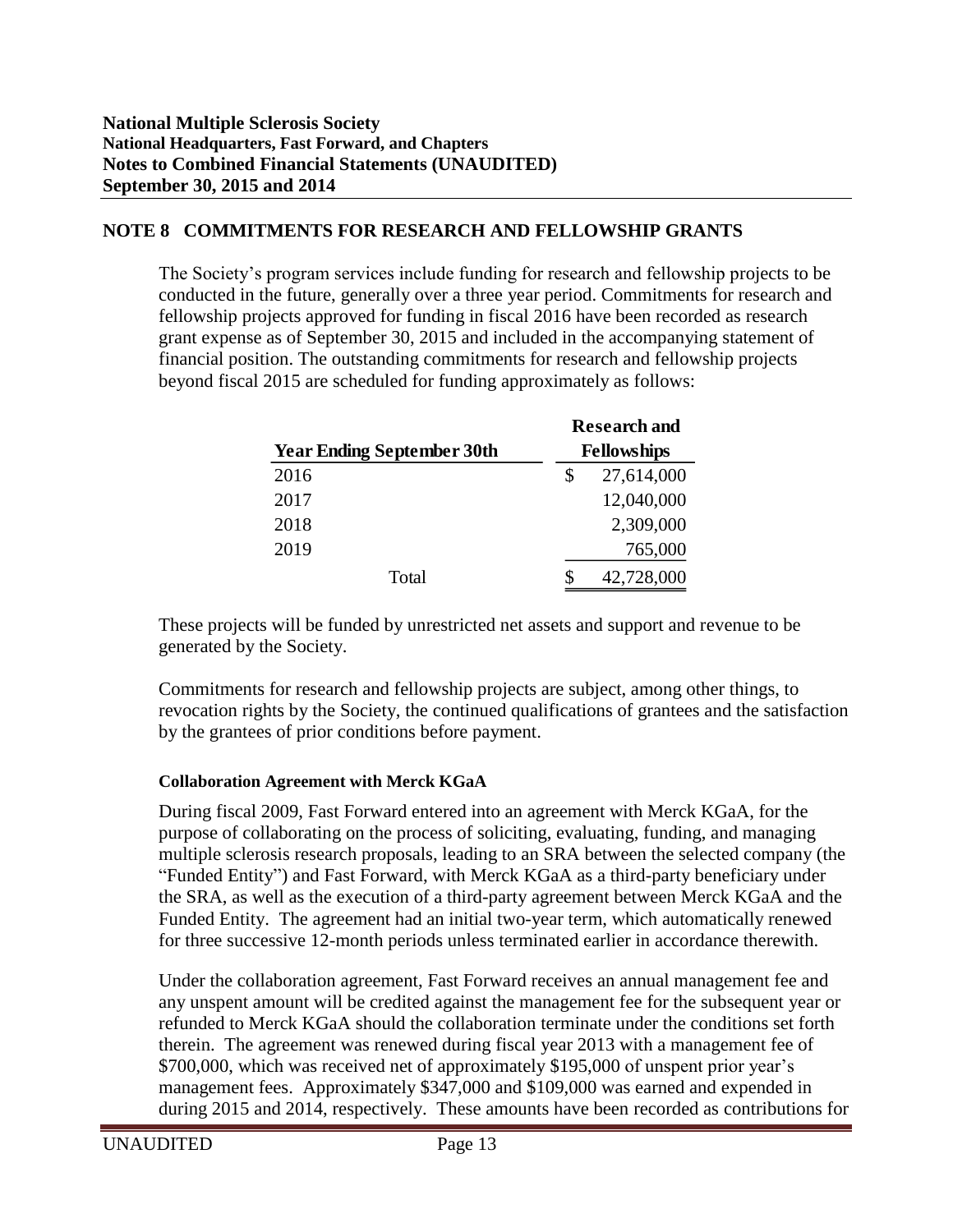research and development, and research and research fellowships program expense in the accompanying consolidated statements of activities and functional expenses. The unspent portion of the fees, which amounted to approximately \$17,000 and \$364,000 at September 30, 2015 and 2014, respectively, is reflected in deferred revenue in the accompanying consolidated statements of financial position.

The collaboration agreement further provides the Merck KGaA, subject to certain limitations, funds the research activities established under an SRA executed with the Funded Entity. In addition, Fast Forward provides a matching amount up to 10% of Merck KGaA's funding, subject to availability of funds.

#### **Collaboration Agreement with Other Not-for-Profit Organizations**

In October 2010, Fast Forward entered into a collaboration agreement with two not-forprofit organizations, whereby the organizations agreed to fund Fast Forward's programs to aid early-stage pharmaceutical and biotechnology companies engaged in the development of innovative therapeutic and/or diagnostic strategies for multiple sclerosis, and programs to facilitate the translation of academic multiple sclerosis research discoveries into commercial development. The agreement allowed Fast Forward to choose the companies or institutions to be funded from funds provided by the organizations.

The agreement expired on December 31, 2012 in accordance with its terms, but the collaboration will continue until the project is complete or funding is fully spent. For fiscal year 2013, Fast Forward received funding of \$450,000 and expensed funding of \$325,000 and \$250,000 during fiscal years 2015 and 2014, respectively.

#### **Sponsored Research Agreements**

Fast Forward enters into SRAs with selected companies (each a Research and Development ("R&D") company) and academic institutions engaged in R&D projects aimed at identifying and developing drugs for the treatment of multiple sclerosis. Under the SRAs, Fast Forward agrees to provide funding for specified R&D activities, payable as defined milestones are achieved. Fast Forward funds SRA's from the public support it receives from donors or through the chapters and National Headquarters, and from other funding entities under collaboration agreements as discussed above. In certain SRAs, Fast Forward received warrants or options to purchase ordinary shares, preferred stock, or common stock, of the respective R&D companies. In addition, certain SRAs entitle Fast Forward to royalties upon the achievement of specified milestones. Fast Forward exercised two warrants related to SRAs in fiscal 2013 and recorded a net gain of approximately \$2,679,000, which is recorded as part of investment return on the accompanying 2013 consolidated statement of activities.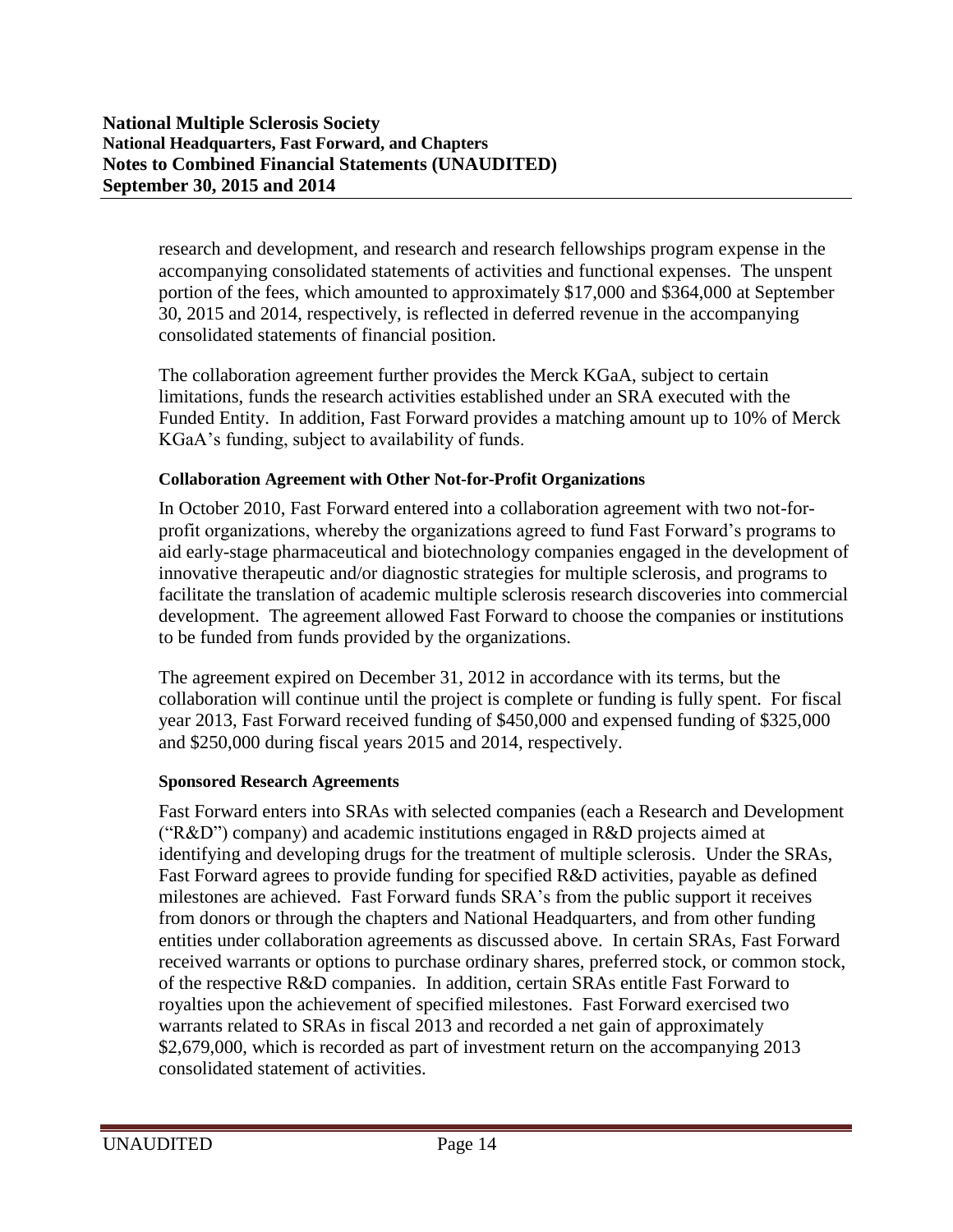There were no warrants received during fiscal 2015 or 2014, and none of the milestones that would require payment of royalties to Fast Forward have been achieved.

#### **SRA Fully Funded from Public Support and Collaboration Agreement with Other Not-for-Profit Organizations**

As of September 30, 2014, Fast Forward entered into twenty SRAs funded by public support and the collaboration agreement with other not-for-profit organizations. Total funds available for expenditure to the R&D companies under these SRAs totaled approximately \$2,153,000 and \$3,027,000 in fiscal 2015 and 2014, respectively. Approximately \$1,905,000 and \$2,644,000 was charged to R&D grants expense in 2015 and 2014, respectively, and approximately \$247,000 and \$384,000 was recorded as prepaid expense as of September 30, 2015 and 2014, respectively. Outstanding funding commitments under these SRAs at September 30, 2015 and 2014 totaled approximately \$1,508,000 and \$864,000, respectively, and are expected to be satisfied by fiscal 2017.

## **SRA Funded Under the Collaboration Agreement with Merck KGaA**

As of September 30, 2014, Fast Forward entered into twelve SRAs pursuant to the terms of the collaboration agreement with Merck KGaA. Total funds available for expenditure to the R&D companies under these SRAs totaled approximately \$480,000 and \$685,000 during fiscal years 2015 and 2014, respectively. Approximately \$401,000 and \$610,000 was charged to R&D grants expense during fiscal years 2015 and 2014, respectively, and approximately \$80,000 and \$75,000 was recorded as prepaid expense as of September 30, 2015 and 2014, respectively. Outstanding funding commitments under these SRAs at September 30, 2015 and 2014 totaled approximately \$177,000 and \$692,000, respectively, and are expected to be satisfied by fiscal 2017.

# **NOTE 9 JOINT COSTS**

In fiscal 2015 and 2014, the Society incurred joint costs for informational materials and activities that included fund-raising appeals. Such costs are allocated based on applicable accounting standards.